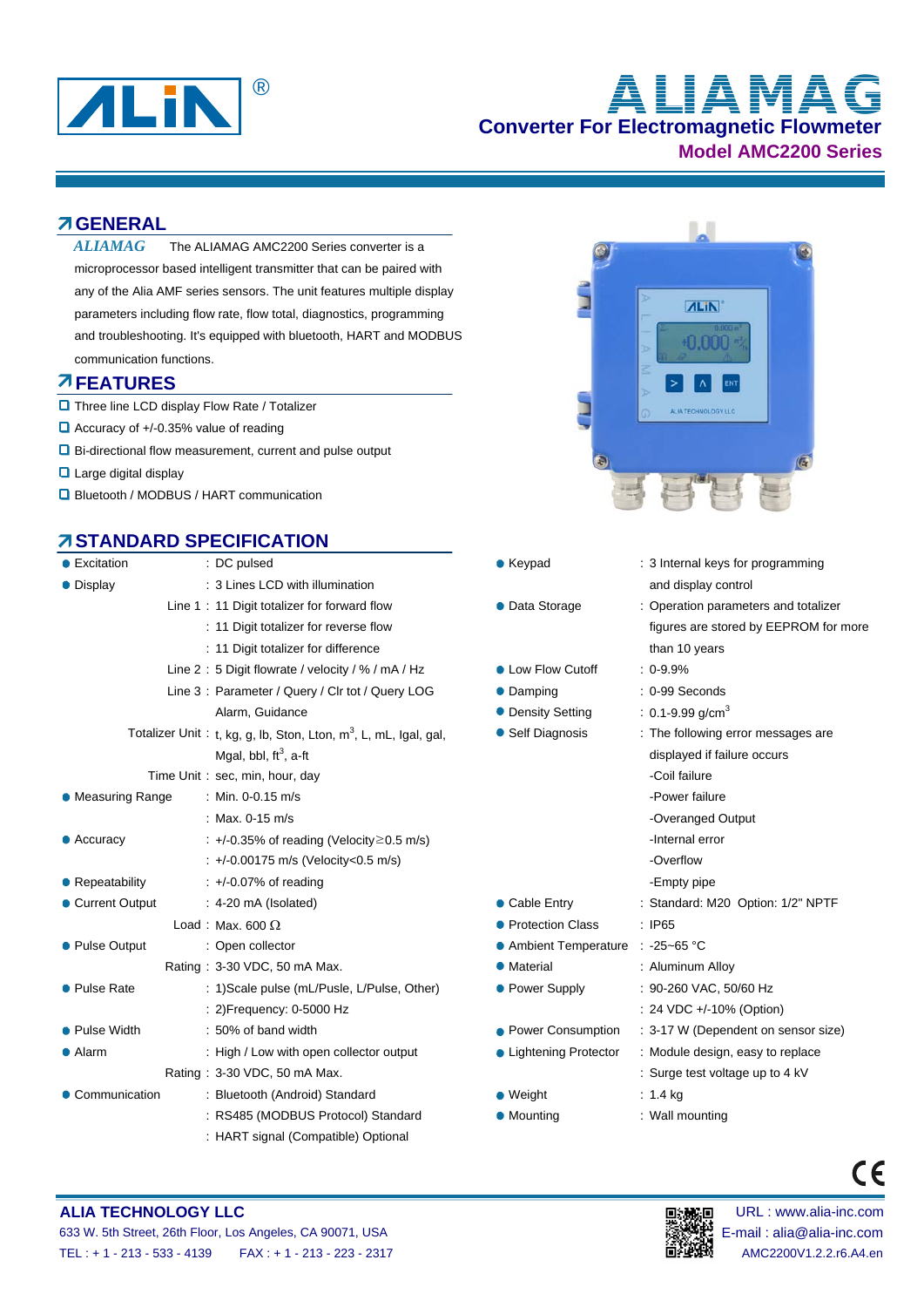#### **ZDIMENSIONS**



### **WIRING DIAGRAM**

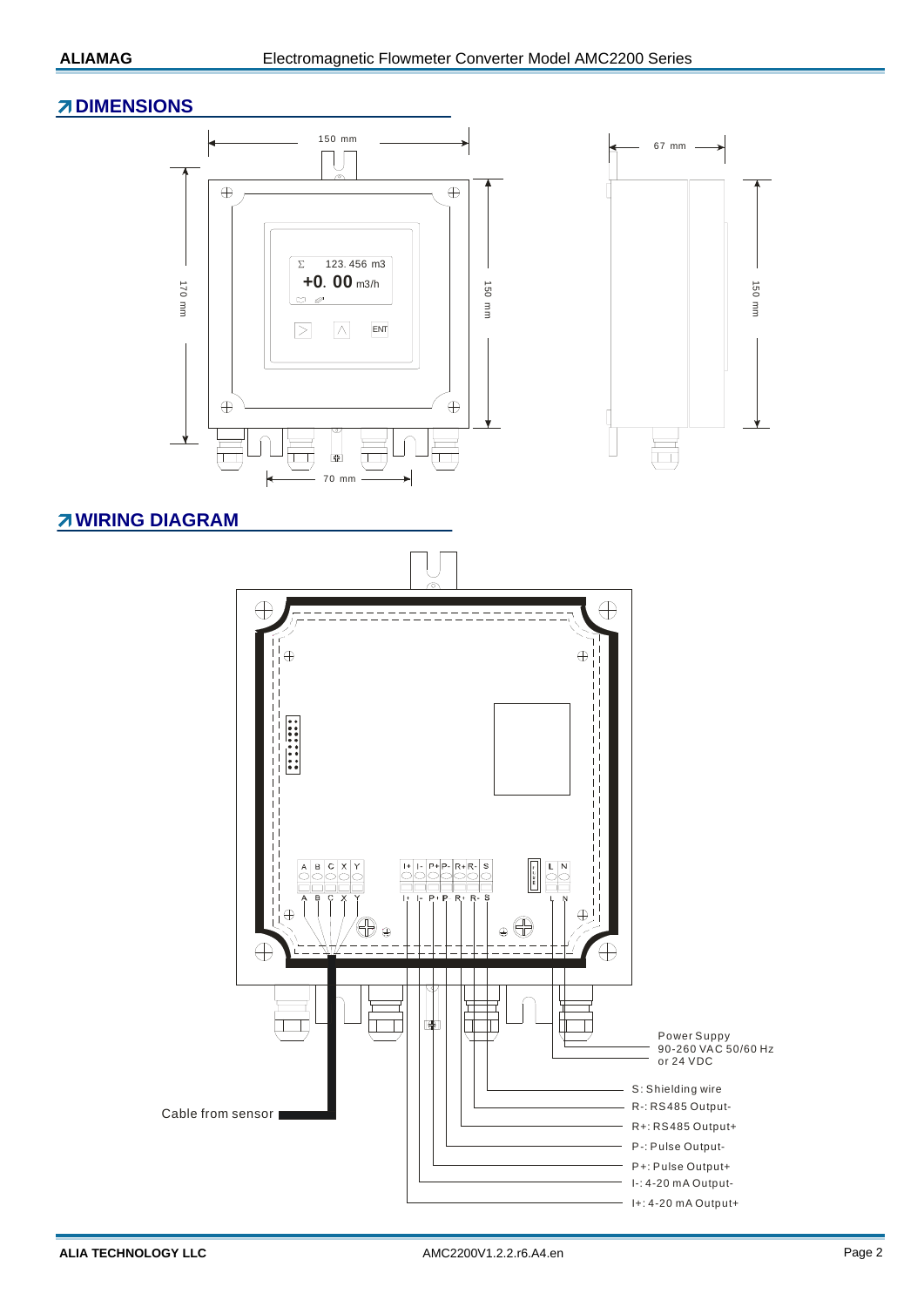### **ACCURACY**



# **CABLE LENGTH BETWEEN SENSOR & CONVERTER**



# *MODEL SELECTION GUIDE*

| AMC2200 Series               |     |     |                                       |                                 |                                                                     |  |  |
|------------------------------|-----|-----|---------------------------------------|---------------------------------|---------------------------------------------------------------------|--|--|
| Example: AMC2200-AC-CP-HT-PT |     |     |                                       |                                 |                                                                     |  |  |
| AMC2200-                     | XX- | XX- | XX-                                   | XX                              | Description                                                         |  |  |
| Power Supply                 | AC- |     |                                       |                                 | 90-260 VAC, 50/60 Hz                                                |  |  |
|                              | DC- |     |                                       |                                 | 24 VDC, +/-10%                                                      |  |  |
| Mounting                     |     | CP- |                                       |                                 | <b>Compact with Sensor</b>                                          |  |  |
|                              |     | SW- |                                       |                                 | Remote, Wall Mounting                                               |  |  |
| NN-<br>Communication<br>HT-  |     |     | RS485 (MODBUS Protocol) and Bluetooth |                                 |                                                                     |  |  |
|                              |     |     |                                       | <b>HART Signal (Compatible)</b> |                                                                     |  |  |
| Option                       |     |     |                                       | <b>NN</b>                       | None                                                                |  |  |
|                              |     |     |                                       | <b>PT</b>                       | Cable Entry 1/2" NPTF                                               |  |  |
|                              |     |     |                                       | LP                              | Lightening Protector (Internal) (with Power Supply: AC Only) * Note |  |  |

Note: Surge test voltage up to 4 kV.